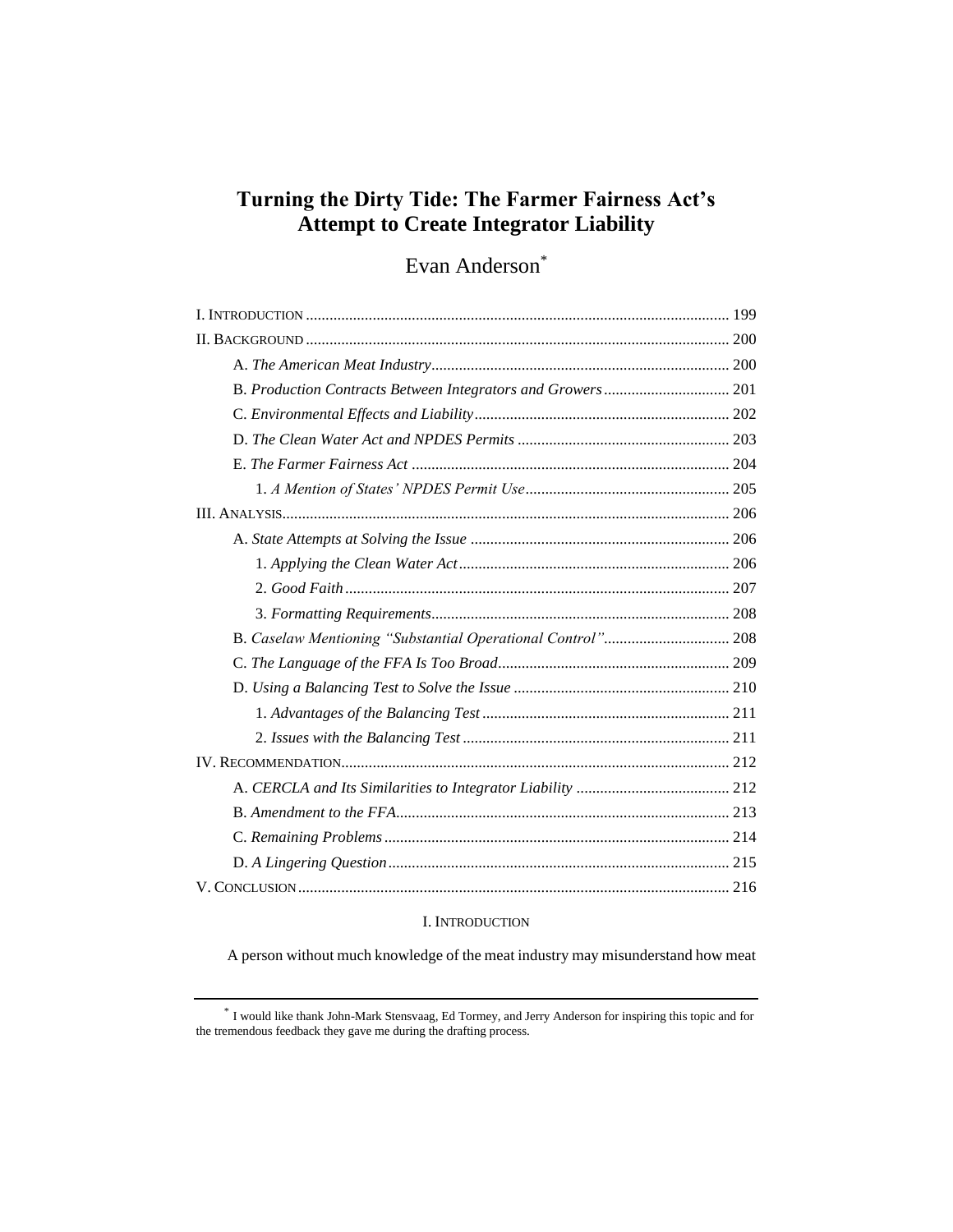gets to their table. A farmer probably raised a few animals, prepared them for the market one day, and shipped it over to the store, right? In reality, the meat production industry is a complicated system of farmers and production contracts. This Note will focus primarily on the relatively early stage in which the animals are raised.

A large number of animals are typically kept in a facility, and the livestock produce enormous amounts of waste. Oddly enough, the industry operates in such a way that all of the managed livestock is owned by a large company, while the waste is owned by the farmer. This waste is collected in basins, which can sometimes overflow and pollute the environment—usually, a water source.

This kind of damage is addressed by various environmental statutes, and the smaller farmers end up footing the bill for these violations. But how fair are these contracts? Should the farmers be liable for this damage when the larger companies own all of the animals and control much of the business's management?

A new proposed amendment to the Clean Water Act, the Farmer Fairness Act ("FFA") seeks to attach broad liability for these environmental violations to the larger company. First, in Part II, this Note will analyze the general structure of the American meat industry, including how and why contracts are formed between large companies and farmers. It will also include a discussion of the environmental liability attached to meat production, and how the FFA seeks to solve the issue.

Next, in Part III, this Note will consider whether the current state of affairs and environmental statutory structure takes care of the problem already. In addition, this Note will consider whether the courts provide any insight into the problem, followed by the advantages and disadvantages to the FFA and different potential tests that could be used to approach the issue.

Finally, in Part IV, this Note will propose a new version of the FFA that will remedy the major concerns associated with different potential approaches.

## II. BACKGROUND

## <span id="page-1-0"></span>*A. The American Meat Industry*

The meat industry is an important pillar of the American economy. A study conducted by the North American Meat Institute concluded the meat and poultry industry had a total economic output of over one trillion dollars in 2015, which accounted for roughly 5.6 percent of GDP.<sup>2</sup> Food manufacturing accounts for 14% of all U.S. manufacturing jobs.<sup>3</sup> The meat and poultry industry provided over 29.3% of the 1.7 million jobs provided by the food and beverage sector in 2018.<sup>4</sup>

The market share of the industry is also heavily concentrated, with a few enormous corporations dominating the competitive industry.<sup>5</sup> For example, in 2014, 75% of the beef

<sup>1.</sup> *See* Farmer Fairness Act, H.R. 3844, 116th Cong. (2019).

<sup>2.</sup> JOHN DUNHAM & ASSOCS., 2016 ECONOMIC IMPACT OF THE MEAT AND POULTRY INDUSTRY 2 (2016), http://meatfuelsamerica.com/sites/default/files/docs/Meat%20Impact%20Methodology.pdf [https://perma.cc/RLM5-BUTT].

<sup>3.</sup> *Ag and Food Sectors and the Economy*, U.S.D.A. ECON. RSCH. SERV., (May 4, 2020) https://www.ers.usda.gov/data-products/ag-and-food-statistics-charting-the-essentials/ag-and-food-sectors-andthe-economy.aspx [https://perma.cc/W4FS-E7FZ].

<sup>4.</sup> *Id.*

<sup>5.</sup> *See* Adam Jones, *[Tyson Foods Commands 24% Of The Beef Market](https://marketrealist.com/2014/12/tyson-foods-commands-24-of-the-beef-market/)*, MKT. REALIST (Dec. 11, 2014),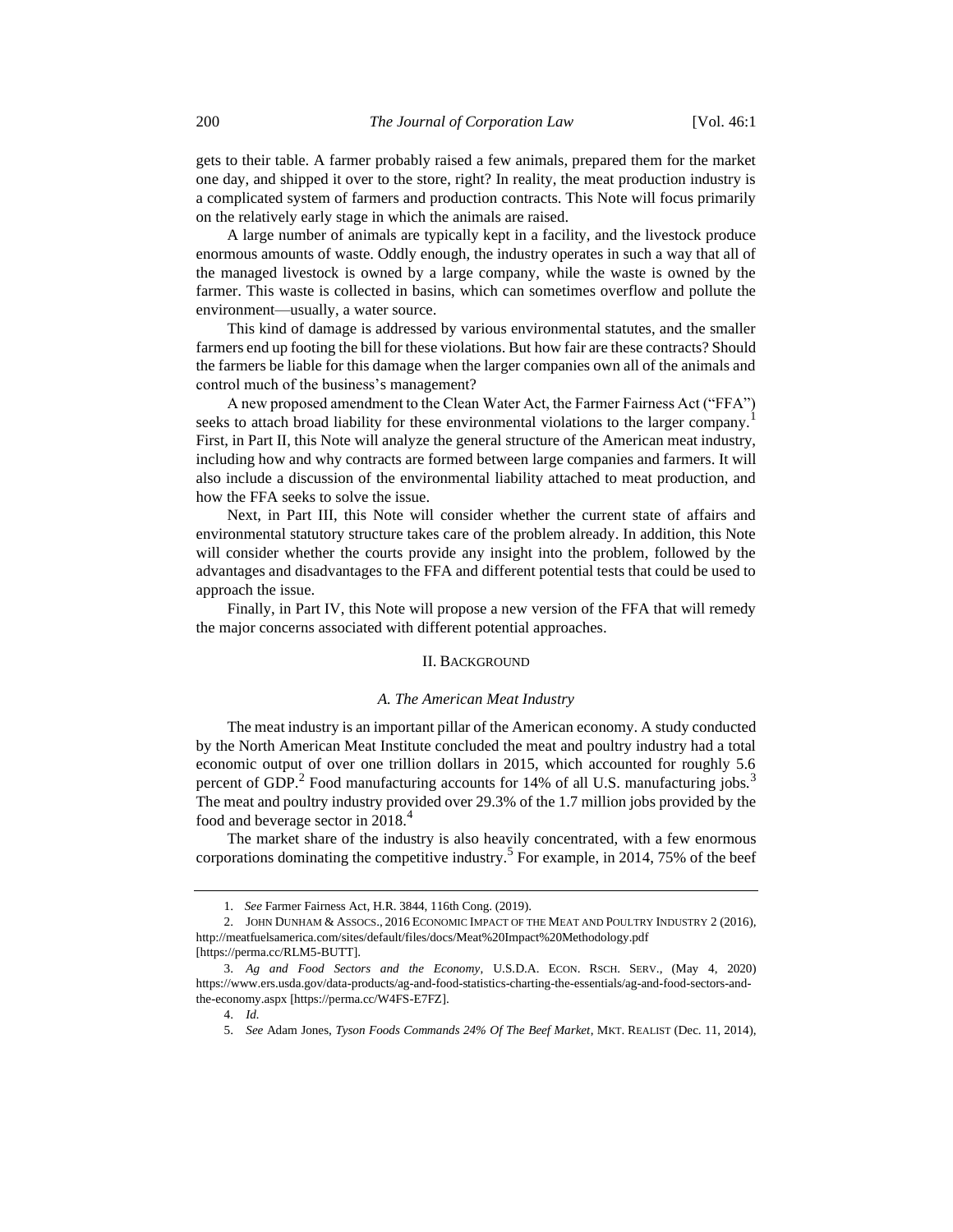industry was concentrated in the hands of the "Big Four" (Tyson Foods, JBS, Cargill, and Smithfield Foods).<sup>6</sup> This consolidation creates a situation in which those few behemoths control many aspects of the industry from top to bottom. These companies are so large and dominating that they were being investigated for anti-trust violations and potential price fixing during the coronavirus outbreak.<sup>7</sup>

## <span id="page-2-0"></span>*B. Production Contracts Between Integrators and Growers*

The current structure of meat production—with the larger integrators keeping a firm grasp on farmers—is not a new industry formula.<sup>8</sup> This Note will refer to these larger companies, such as the aforementioned "Big Four," as "integrators." Integrators are able to reduce costs and risks by controlling their product at every step of production.<sup>9</sup> This begins at the level of the farmer, or "grower," as they are referred to in the standard form production contracts, who owns the animal feeding operation  $(AFO)$ .<sup>10</sup> In the current structure, growers lose much of the independence they once had by entering into contractual agreements with larger companies.<sup>11</sup>

In a typical production contract, the integrator owns all of the livestock, can dictate how the facility is structured, and can direct the grower's work methods.<sup>12</sup> However, the grower maintains control of the manure and its storage.<sup>13</sup> Because the most severe environmental damage that could stem from an AFO comes from manure issues, the grower is usually on the hook for environmental violations occurring at the facility.<sup>14</sup>

The bargaining power that integrators have over growers is significant.<sup>15</sup> As previously mentioned, the meat industry is dominated by a few large corporations.<sup>16</sup> This means growers have few options to sell their product to and enter the market with, and they are often given little choice when presented with an opportunity to work with one of these integrators.<sup>17</sup> Because there are few integrators and a large number of growers, the integrators can impose certain unfair and economically inefficient conditions on growers such as environmental liability.<sup>18</sup>

9. *See id.* at 237 (discussing the benefits integrators gain from contracting).

10. *Id.* at 230.

https://marketrealist.com/2014/12/tyson-foods-commands-24-of-the-beef-market/ [https://perma.cc/5K92- XP39] (discussing consolidation in the market).

<sup>6.</sup> *Id.*

<sup>7.</sup> Isabel Vincent, *World's Largest Beef Producer Faces Probe for Alleged Price Fixing*, N.Y. POST (May 9, 2020, 4:31 PM), https://nypost.com/2020/05/09/worlds-biggest-beef-producer-faces-federal-anti-trust-probe/ [https://perma.cc/82RS-QG2T].

<sup>8.</sup> Paul Stokstad, *Enforcing Environmental Law in an Unequal Market: The Case of Concentrated Animal Feeding Operations*, 15 MO. ENV'T L.& POL'Y REV. 229, 236 (2008) ("Contracting has been the dominant model in the poultry industry for many years . . . .").

<sup>11.</sup> *Id.* at 230–31 (stating the view of agricultural reformers that these contracts have "robbed [farmers] of their independence").

<sup>13.</sup> Stokstad, *supra* not[e 8,](#page-2-0) at 238 ("[C]ontracts often specify that growers are solely responsible for manure handling.").

<sup>14.</sup> *Id.* (pointing out that the "most severe" environmental issues from AFOs arise from contamination of water by manure).

<sup>15.</sup> *Id.* at 246.

<sup>16.</sup> *See* Jones, *supra* not[e 5](#page-1-0) (showing that four producers control the majority of the market share).

<sup>17.</sup> Stokstad, *supra* not[e 8,](#page-2-0) at 231.

<sup>18.</sup> *Id.* at 247 ("Often there are few, if any, other buyers with whom to contract; in the hog and cattle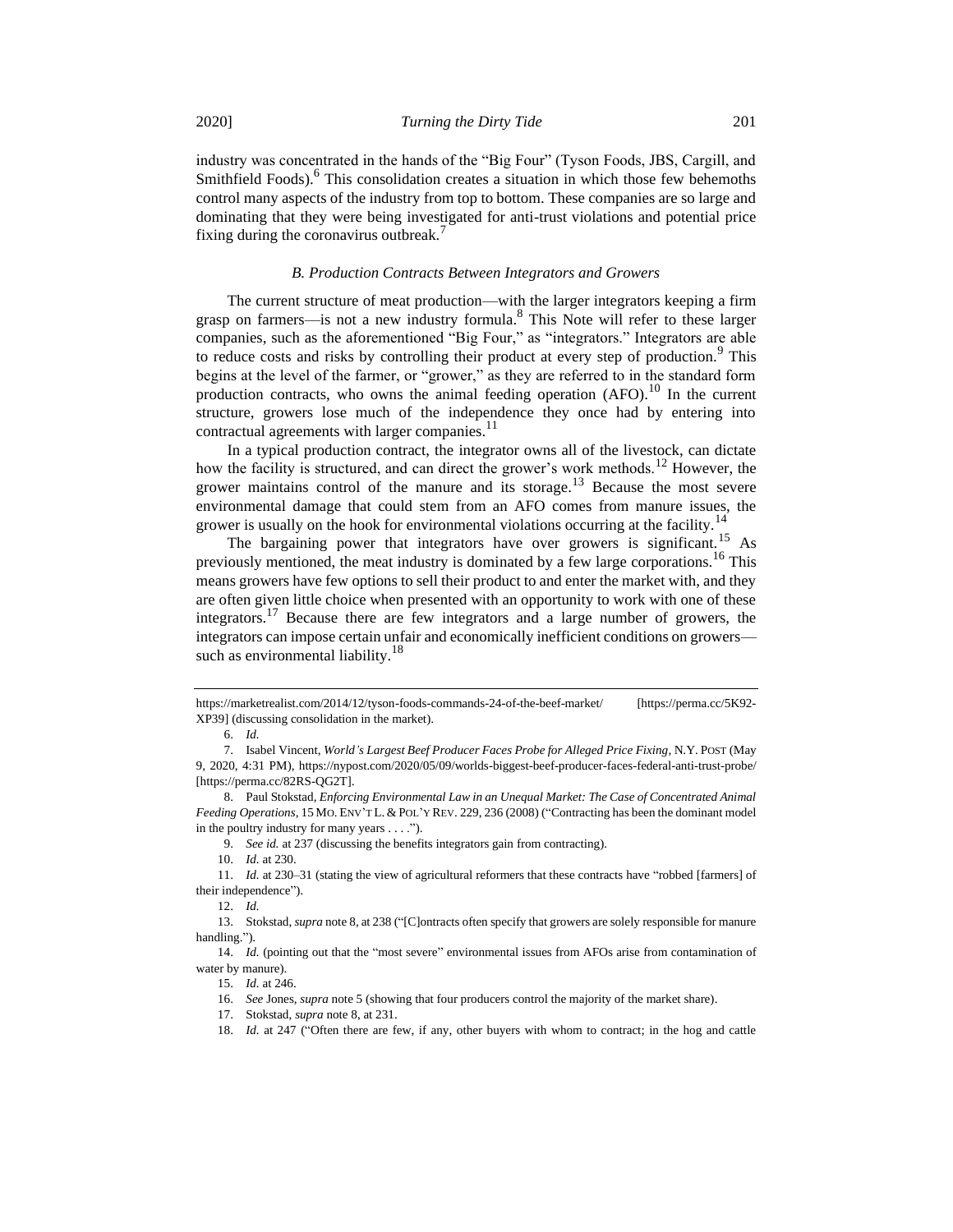## *C. Environmental Effects and Liability*

<span id="page-3-0"></span>AFOs (and the growers taking contractual responsibility for environmental impacts) are capable of affecting the environment in various ways, including impacts on water quality.<sup>19</sup> Livestock produce an enormous amount of manure—equivalent to a small or medium-sized city<sup>20</sup>—which must be contained in large lagoons or pits.<sup>21</sup> The manure is kept in these basins until the manure is applied to farmland as fertilizer.<sup>22</sup> In the meantime, if these basins are not managed properly, an unusually large rainfall can cause the manure to spill over the basin wall.<sup>23</sup> Cracks or fissures in the containment structure can also lead to spills.

If this spilled manure flows into nearby water sources, it can severely damage water quality.<sup>24</sup> The most immediate effects are fish kills,<sup>25</sup> which normally occur at or near the point where the manure enters the water source. Manure also contaminates water with increased levels of nitrate and ammonia.<sup>26</sup> Livestock are given large amounts of antibiotics, which are carried into the water as well, contributing to the effects of the pollution.<sup>27</sup> The nutrients in manure can create algae blooms—which produce dangerous toxins—leading to beach closures and compromised water sources.<sup>28</sup>

These operations can also affect air quality.<sup>29</sup> AFOs release gases and odors reaching workers and nearby residents, creating various health risks.<sup>30</sup> Short-term effects include runny noses, watery eyes, coughing, and nausea.<sup>31</sup> More serious, long-term effects include increased likelihood of asthma and chronic bronchitis.<sup>32</sup>

If these environmental issues are frequent and intense enough, citizens may be motivated to bring suit against an AFO individually or as a class-action lawsuit. The odor and air quality can negatively affect individuals' well-being by inciting headaches and worry, creating unbearable odors, and limiting outdoor recreation.<sup>33</sup> Depending on the state's statutory structure and AFO protection, these nuisances can create liability in the form of potential class-action lawsuits. Similar to air quality issues, citizens may be

24. *See generally* MERCHANT & OSTERBERG, *supra* note [19](#page-3-0) (asserting that when manure from animal feeding operations is introduced to bodies of water, water quality is degraded).

industries for example, there is often only one buyer, and rarely more than three, in any given area. So when the contract renewal is being negotiated, the processor holds all the cards and so can dictate the terms of the new contract" (footnote omitted)).

<sup>19.</sup> *See generally* JAMES MERCHANT & DAVID OSTERBERG, THE EXPLOSION OF CAFOS IN IOWA AND ITS IMPACT ON WATER QUALITY AND PUBLIC HEALTH (2018) (discussing the impact AFOs have on water quality).

<sup>20.</sup> EPA, RISK ASSESSMENT EVALUATION FOR CONCENTRATED ANIMAL FEEDING OPERATIONS 7 (2004). 21. *Id.* at 21.

<sup>22.</sup> *See* Erin Jordan, *Manure Tanks Overflow in Western Iowa Floods*, THE GAZETTE (Mar. 5, 2019), https://www.thegazette.com/subject/news/public-safety/overflowing-manure-tanks-western-iowa-eastern-iowarunoff-flooding-fish-kill-degrade-water-quality-risk-spring-flooding-20190325 [https://perma.cc/B6CH-FF33] (mentioning an example of the practice).

<sup>23.</sup> *Id.*

<sup>25</sup>. *Id.* at i, 13.

<sup>26.</sup> *Id.* at i.

<sup>27.</sup> *Id.* at i, 6.

<sup>28</sup>. *Id.* at 15.

<sup>29.</sup> MERCHANT & OSTERBERG, *supra* not[e 19,](#page-3-0) at 3.

<sup>30</sup>*. Id.* at ii, 4.

<sup>31.</sup> *Id.* at 3–4.

<sup>32</sup>. *Id.*

<sup>33</sup>. *Id.* at 10–12.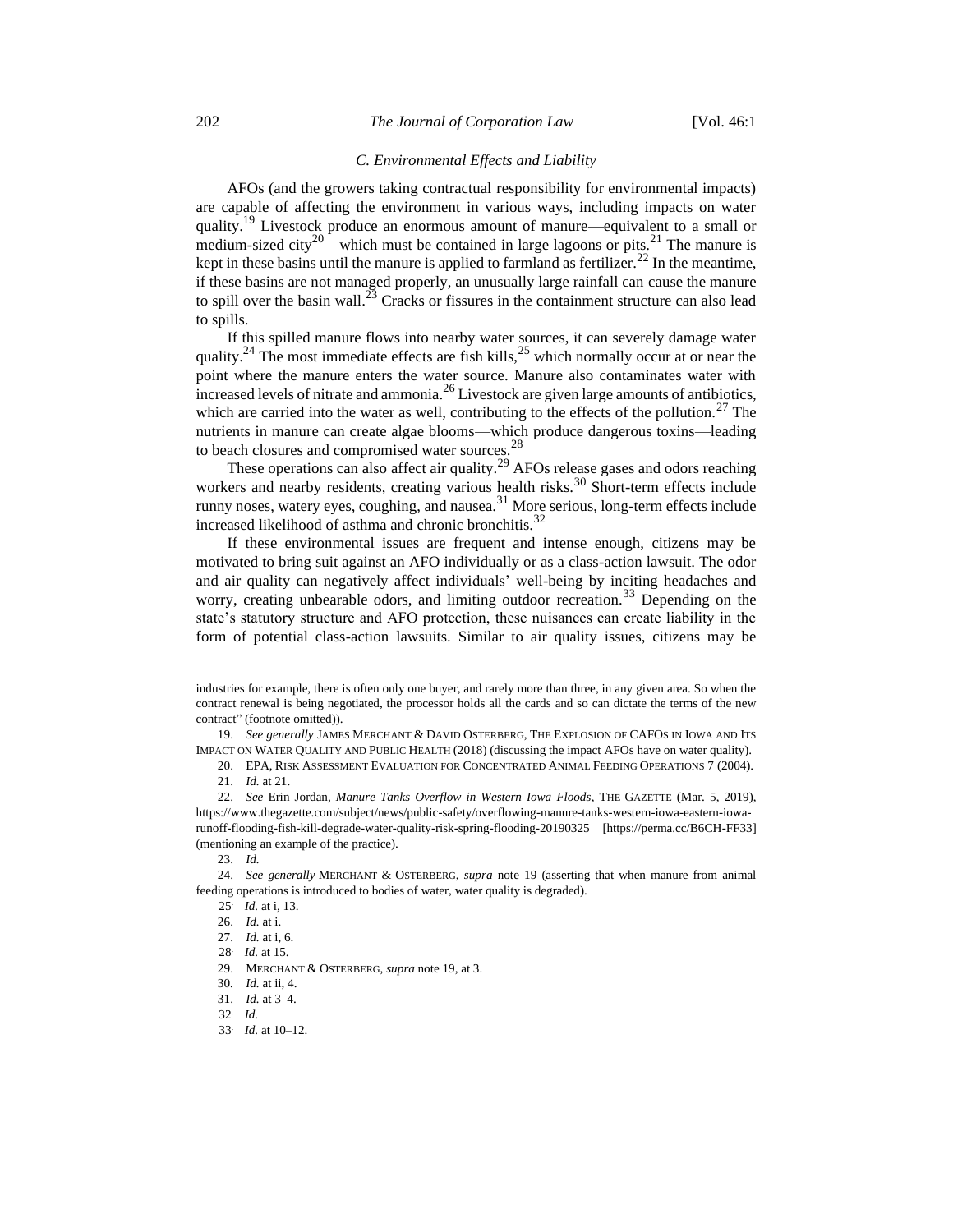inclined to hold AFOs accountable for these effects, although some states have statutes granting immunity to AFOs for these types of lawsuits. $34$ 

Although all of these issues are important and may lead to serious damage to human health, the issue this Note is concerned with is enforcement of water quality violations. These violations are regulated under the National Pollutant Discharge Elimination System (NPDES) program of the Clean Water Act (CWA), which holds AFOs accountable by penalizing unpermitted discharges of pollutants.<sup>35</sup>

It is important to recognize integrators are capable of avoiding a great amount of financial responsibility under the current structure. Manure spill violations can amount to substantial losses for the grower.<sup>36</sup> For instance, the District Court of Southern Iowa issued an AFO \$50,000 in penalties for a manure discharge in early 2019.<sup>37</sup> Although this is on the higher end of typical penalties for manure spills, given the number of AFOs over which integrators may have operational control, the total cost of avoided penalties is considerable.<sup>38</sup> As a result, the allocation of environmental liability is a considerable factor in the financial structure of the meat industry and the smaller farms comprising its lowest rungs.

Economists' argument for requiring the integrators to bear the cost of environmental liability is rooted in the idea that costs should be allocated to the party in the best position to pass them on to the consumer.<sup>39</sup> In the vertically integrated meat industry, growers bear the cost of environmental liability, while the integrators dealing most directly with consumers are avoiding the true cost of meat production.<sup>40</sup>

Another argument is more straightforward: Liability should align with control. If an integrator is managing a majority of the operations of an AFO without bearing the consequences of a discharge, the integrator has no incentive to attempt to diminish the risk.

#### *D. The Clean Water Act and NPDES Permits*

The 1972 amendments to the Federal Water Pollution Control Act formed what is commonly referred to today as the CWA.<sup>41</sup> The principal goal of the CWA is to "restore and maintain the chemical, physical, and biological integrity of the Nation's waters."<sup>42</sup> The Administrator of the Environmental Protection Agency (EPA) is given the responsibility of carrying out the laws outlined in the CWA.<sup>43</sup>

<sup>34</sup>. *See, e.g.*, N.C. GEN. STAT. § 106-701 (2013) (establishing elements of a nuisance action, including legal possession of the affected property, proximity of half a mile from the nuisance, and a statute of limitations of one year from the initiation of the agricultural or forestry operation, or nuisance-causing change in such an operation).

<sup>35.</sup> *See generally* Federal Water Pollution Control Act of 1972, 33 U.S.C. § 1251 (1972) (regulating the permitting program for National Pollutant Discharge Elimination System (NPDES) at § 1342).

<sup>36.</sup> *Etcher Family Farms Sentenced for Violating Clean Water Act*, U.S. DEP'T OF JUST. (Feb. 28, 2019), https://www.justice.gov/usao-sdia/pr/etcher-family-farms-sentenced-violating-clean-water-act [https://perma.cc/QV8V-AUUA].

<sup>37.</sup> *Id.*

<sup>38.</sup> Once again, although the grower may have technical control over the manure, the integrator has a great amount of control over the operations of the AFO as a whole.

<sup>39.</sup> Cynthia M. Roelle, *Pork, Pollution, and Priorities: Integrator Liability in North Carolina*, 35 WAKE FOREST L. REV. 1055, 1073–74 (2000).

<sup>40.</sup> *Id.*

<sup>41.</sup> 33 U.S.C. § 1251.

<sup>42.</sup> *Id.* § 1251(a).

<sup>43.</sup> Federal Water Pollution Control Act Amendments of 1972, Pub. L. No. 92-500, § 101(d), 86 Stat. 816.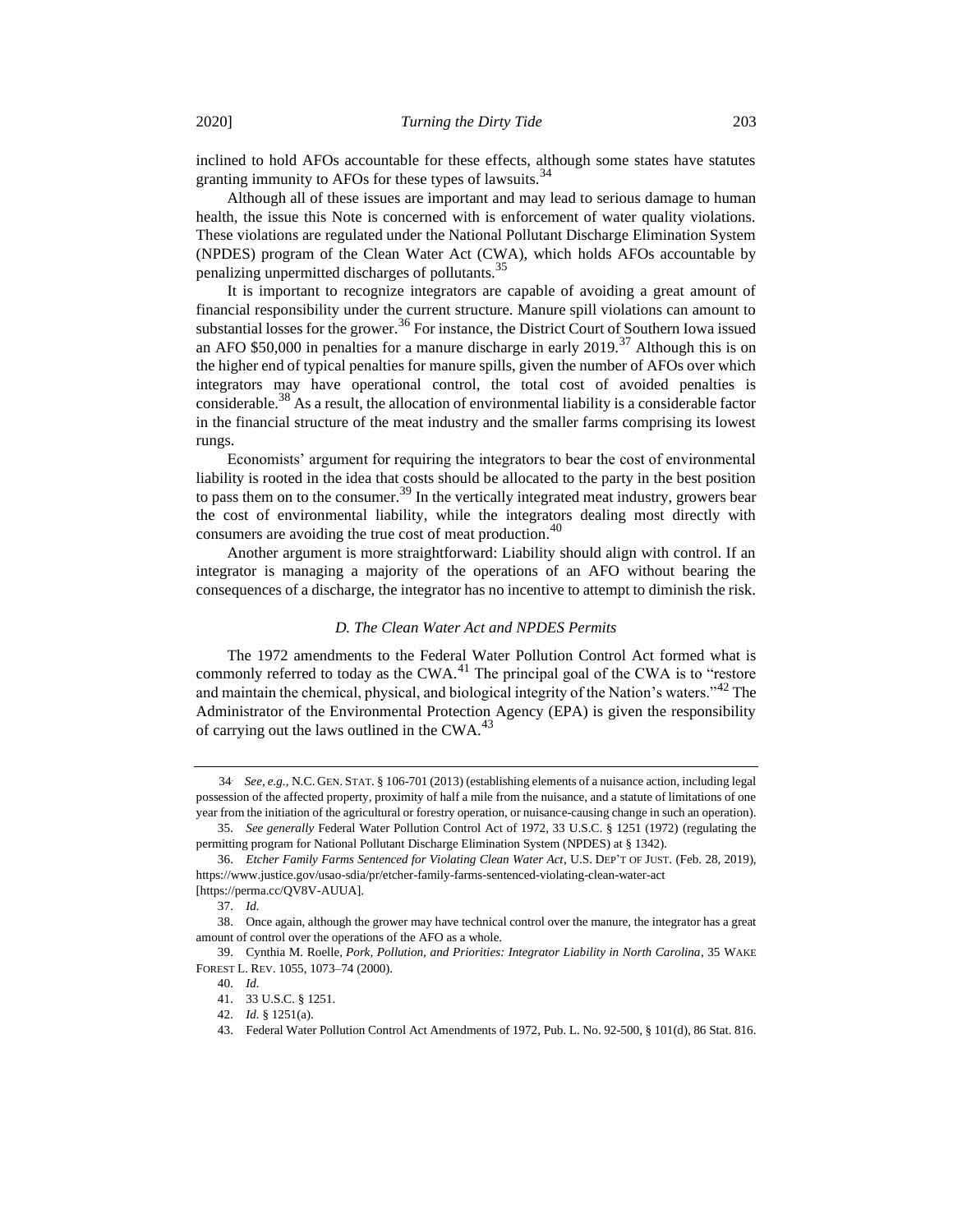The method used to achieve the goal of maintaining and improving water quality is the NPDES permit program. $^{44}$  Essentially, if an entity wants to discharge a pollutant to certain water sources, the entity must first acquire a special permit granted by the Administrator of the EPA—or in most instances, a delegated state.<sup>45</sup> While the language initially seems to be quite straightforward as to what actors are required to acquire a permit, the definitions set forth by Congress complicate the matter. "Discharge of a pollutant" means addition of any pollutant to navigable waters from a point source.<sup>46</sup> So, essentially, three conditions are required: (1) The discharged material must be a pollutant; (2) The pollutant must be discharged to a water of the United States, and; (3) The pollutant must be discharged from a point source.<sup>47</sup>

Navigable waters are defined only as "waters of the United States . . . ."<sup>48</sup> This clearly does not do much to help interpret the phrase. Courts, agencies, corporations, and environmental organizations have battled over its application,<sup>49</sup> but a recent statement by the EPA delineating the phrase includes waters used in interstate or foreign commerce, certain wetlands, and waters used for specific purposes.<sup>50</sup> Accordingly, an AFO under a contract with an integrator may not need an NPDES permit if it is not capable of polluting waters of these kinds.

To qualify as a "point source,"<sup>51</sup> the pollutant must be discharged from a "discernible, confined and discrete conveyance."<sup>52</sup> This definition excludes agricultural stormwater discharges and return flows from irrigated agriculture, but it specifically includes concentrated animal feeding operations.<sup>53</sup>

Therefore, AFOs are generally under the umbrella of entities meeting the "point source" requirement of an NPDES permit.

# *E. The Farmer Fairness Act*

The Farmer Fairness Act (FFA), sponsored by Representatives Ro Khanna and Mark Pocan, was introduced in the U.S. House of Representatives on July 18, 2019.<sup>54</sup> The FFA functions as an amendment to the CWA.<sup>55</sup> Specifically, the bill adds a paragraph at the end of the section governing NPDES permits.<sup>56</sup> The bill is short and simple and gets right to the point—integrators need to be held accountable for violations at their growers' facilities.<sup>57</sup> The bill places the responsibility for obtaining permits for CAFOs on the entity with "substantial operational control," which is defined as:

<sup>44.</sup> *Id.* § 1342(a).

<sup>45.</sup> *See generally id.* (detailing conditions for permits for discharge of pollutants, state permit requirements, and permit regulations and limitations).

<sup>46.</sup> *Id.* § 1362 (12).

<sup>47.</sup> JOHN-MARK STENSVAAG, ENVIRONMENTAL LAW SUPPLEMENT 709 (2019).

<sup>48.</sup> 33 U.S.C. § 1362(7).

<sup>49.</sup> *See, e.g.*, Rapanos v. United States, 547 U.S. 715 (2006).

<sup>50.</sup> *See* Definitions, 40 C.F.R. § 122.2 (2009). Other specific purposes covered by EPA's interpretation include interstate waters used for recreational or industrial purposes.

<sup>51.</sup> 33 U.S.C. § 1362 (14).

<sup>52.</sup> *Id.*

<sup>53.</sup> *Id.*

<sup>54</sup>. Farmer Fairness Act, H.R. 3844, 116th Cong. (2019).

<sup>55.</sup> *Id.*

<sup>56.</sup> *Id.*

<sup>57</sup>*. Id.*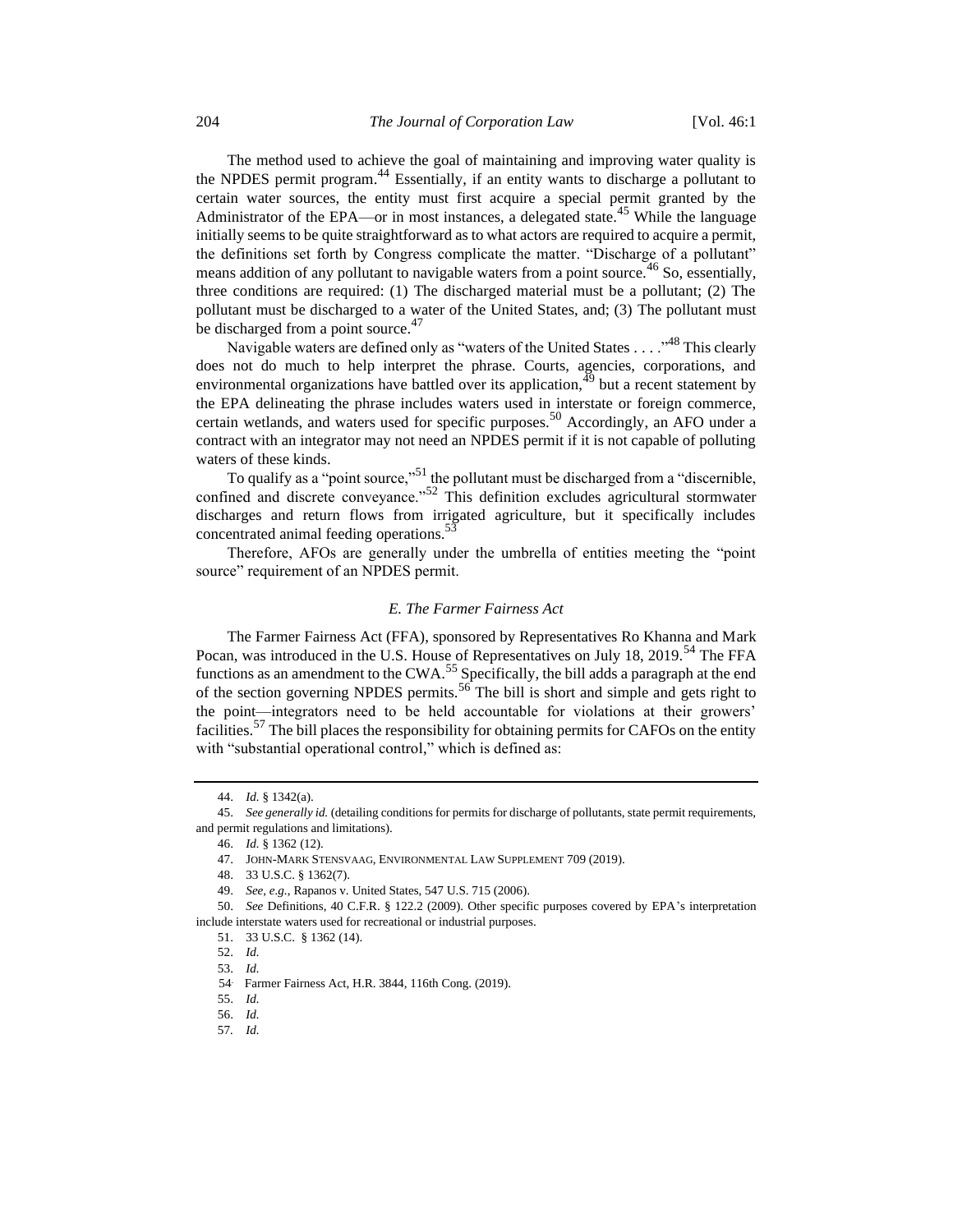(2) SUBSTANTIAL OPERATIONAL CONTROL—For purposes of this subsection, a person exercises substantial operational control over a concentrated animal feeding operation if the person—

(A) has an ownership interest in the livestock, land, or other capital of the concentrated animal feeding operation;

(B) exercises any control over the activities, operation (including specifying how the livestock of the concentrated animal feeding operation is fed, grown, or medicated), or management (including waste management practices) of a concentrated animal feeding operation; or

(C) meets any other criteria that the Administrator determines appropriate.<sup>58</sup>

The bill focuses on the phrase "substantial operational control." The legislation would require integrators to acquire an NPDES permit if the integrator (a) has an ownership interest in the livestock, land, or capital of the AFO, (b) exercises any control over the activities, operation, or management of the AFO, or (c) meets any other criteria the EPA Administrator determines.<sup>59</sup>

## *1. A Mention of States' NPDES Permit Use*

The FFA seeks to remedy the situation in which integrators escape liability by attaching responsibility to the integrators via NPDES permits.<sup>60</sup> Of course, this assumes all AFOs operate with NPDES permits. While one would assume operations with so much waste functioning near water sources would need to have NPDES permits as a precaution, this is not always the case. The NPDES permit system grants states the ability to enact their own state permit programs complying with the requirements of the CWA.<sup>61</sup> So, states have some discretion to use definitions to tweak the way the CWA is actually enforced, or follow cases that have provided guidance on the issue. $62$ 

While an AFO qualifies as a point source under which an NPDES permit would be required, a permit is only required if a discharge occurs.<sup>63</sup> So, even if an operation meets the requirements of an AFO, but the operation does not discharge, there is no reason for the operation to have a permit. Therefore, this legislation would not be immediately applicable to many AFOs that have only the potential to discharge but would become applicable if a discharge occurred.

Some states do not necessarily require an NPDES permit to be issued if a violation or discharge occurs.<sup>64</sup> For instance, the Iowa Department of Natural Resources uses a method in which a violating AFO can choose to put in place a "permanent remedy" to fix the

<sup>58.</sup> *Id.*

<sup>59.</sup> Farmer Fairness Act, H.R. 3844, 116th Cong. (2019).

<sup>60.</sup> *Supra* Section II.D.

<sup>61.</sup> 33 U.S.C. § 1342.

<sup>62.</sup> *See generally* Nat'l Pork Producers Council v. EPA, 635 F.3d 738 (5th Cir. 2011) (imposing duties); Waterkeeper All., Inc. v. EPA, 399 F.3d 486 (2d Cir. 2005) (vacating duties).

<sup>63.</sup> 33 U.S.C.A. § 1362 (12), 1362 (14).

<sup>64.</sup> *See, e.g.*, IOWA DEP'T OF NAT. RES., LEGAL UPDATE FROM THE IOWA DEPARTMENT OF NATURAL RESOURCES TO THE IOWA STATE BAR ASSOCIATION (2017).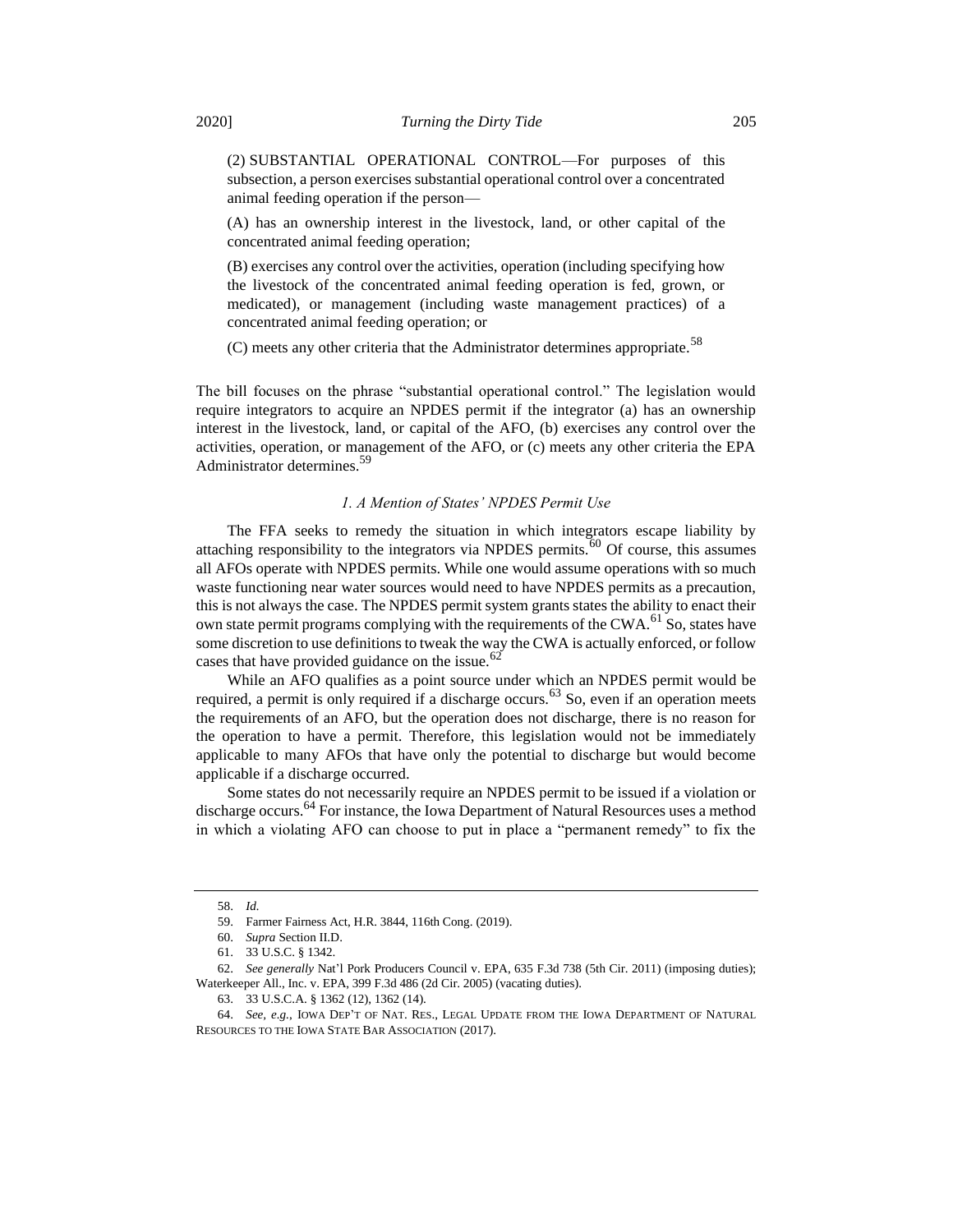situation instead of acquiring an NPDES permit.<sup>65</sup> A permanent remedy does not have a definition, and environmental groups have challenged this practice as being too subjective and subject to substantial abuse.<sup>66</sup> These remedies may not be effective, and they may not necessarily enforce the CWA in the way Congress likely intended, but some states do use these methods. Thus, the FFA may not reach as many AFOs as it intends.

### III. ANALYSIS

## *A. State Attempts at Solving the Issue*

If enough is being done at the state level to remedy the issue of integrators placing environmental liability on growers—the essence of integrator liability—a federal bill would be redundant and may offend state governments, damaging the relationship between state and federal forces. Many states have approached the issue by attacking the root of the contractual process.<sup>67</sup> Ensuring growers can contract fairly at the front end of the relationship with integrators eliminates the concern growers are being taken advantage of.

#### <span id="page-7-0"></span>*1. Applying the Clean Water Act*

There are a few reasons why states would approach the issue by placing liability within the CWA and the NPDES permit program. Placing entities within the scope of a permit sets clear expectations for the way entities should behave. When a violation occurs, it is relatively easy to point to the permit and take care of the issue with little ambiguity or difficulty in enforcement. For these reasons, it is understandable that some states (and the FFA) have chosen this approach to solve the issue.<sup>68</sup>

Maryland's legislature attempted to fix the problem with its poultry industry in 2000 by utilizing CWA permits.<sup>69</sup> At the time, Maryland had increasing issues with poultry manure and deterioration of water quality.<sup>70</sup> The grower typically owns the manure, so the integrator escapes liability.<sup>71</sup> However, with new permits, the draft language of a new law required integrators to keep track of, and submit to the state, records of their contracted growers. Additionally, integrators would be fined each day there was a manure violation.<sup>72</sup> Although the financial penalty did not make the final version of the permit, integrators were still required to keep track of manure amounts and ensure their growers had

<sup>65.</sup> *Id.* This "permanent remedy" is based on federal guidance. *See* Revised National Pollutant Discharge Elimination System Permit Regulation and Effluent Limitations Guidelines for Concentrated Animal Feeding Operations in Response to the Waterkeeper, 73 Fed. Reg. 70418-01 (Nov. 20, 2008) (codified at 40 C.F.R. pts. 9, 122, 412), at IIIA(3)(c)(iii).

<sup>66.</sup> Letter from Hugh Espey, Exec. Dir., Iowa Citizens for Cmty. Improvement, to Scott Pruitt, EPA Adm'r (June 19, 2018) (on file with Iowa Citizens for Community Improvement).

<sup>67.</sup> *See* Section III.A.

<sup>68.</sup> *See* Section III.A.1.

<sup>69.</sup> Josh Marks, *Regulating Agricultural Pollution in Georgia: Recent Trends and the Debate Over Integrator Liability*, 18 GA. ST. U. L. REV. 1031, 1051–52 (2002); *see also* Anita Huslin, *Md. Tightens Poultry Permits*, WASH. POST (July 21, 2001), https://www.washingtonpost.com/archive/local/2001/07/17/md-tightenspoultry-permits/5f2ca541-6b36-4ded-a366-e8c8d5991409/ [https://perma.cc/5JY2-UJD4] (describing new Maryland permit laws for poultry waste).

<sup>70.</sup> Marks, *supra* not[e 69,](#page-7-0) at 1051–52.

<sup>71.</sup> *Id.* at 1052.

<sup>72.</sup> *Id.*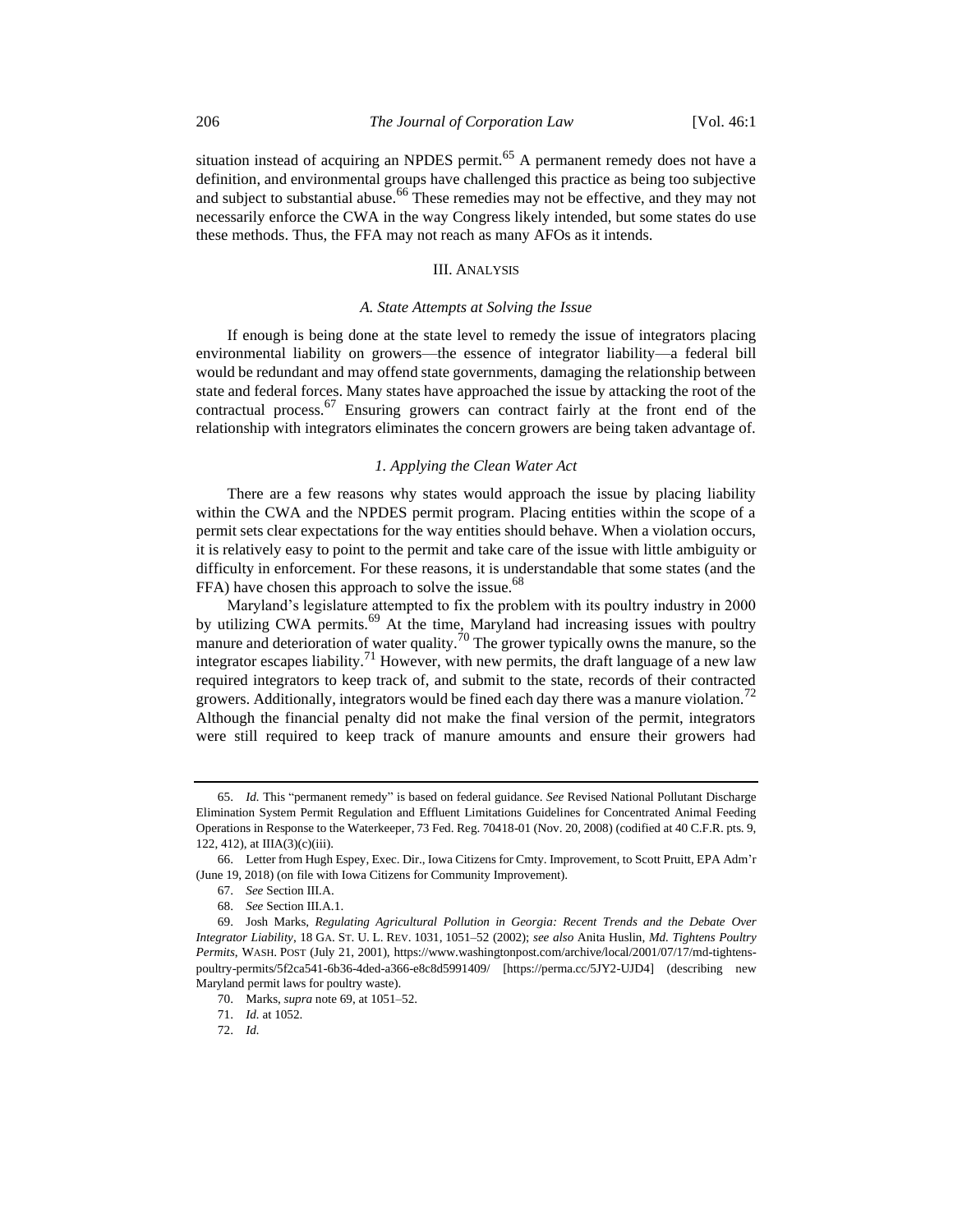management plans in place.<sup>73</sup>

Kentucky and Georgia also attempted to solve this issue with legislation, but rather than imposing fines on the integrators, the proposed legislation required the integrator to apply for an NPDES permit along with the growers themselves.<sup>74</sup> However, these attempts were met with staunch opposition and were shot down due to pressure from the states' respective agricultural departments and lobbyists from the industry.<sup>75</sup> States' attempts to solve the issue in alternative ways, such as issuing emergency regulations and lessening the co-permitting requirement to a case-by-case basis, also ultimately failed.<sup>76</sup>

North Carolina has a system in place in which a grower must register any integrator with which they have a contractual relationship.<sup>77</sup> This includes sending information to the state about the name and location of the grower's farm and the name of the integrator.<sup>78</sup> When the state realizes a grower violated or has a deficiency at their facility, the state is required to notify the integrator of this deficiency.<sup>79</sup> Beyond this, however, the system does not seem to attach any obligations on the integrator, so the approach does not have much bite.

Although this system alone has no mechanism for actually holding the integrator legally or financially accountable for growers' violations, the North Carolina Attorney General made some noteworthy comments regarding his interpretation of the state's statutory structure as a whole in a 2002 opinion. $80^{\circ}$  The Attorney General made the argument that the state could require co-permitting if an integrator exercised "substantial operational control" over the grower's facility.<sup>81</sup> Because the state requires entities to acquire an NPDES permit if they "operate" an AFO—and integrators supply livestock and have ownership interests in growers' operations—there would be a point of control at which an integrator is "operating" the growers' facility.<sup>82</sup> This is the idea behind integrator liability.

## <span id="page-8-0"></span>*2. Good Faith*

Minnesota's statute states an element of good faith is implied in all agricultural contracts.<sup>83</sup> Minnesota defines "good faith" as "honesty in fact and the observance of reasonable commercial standards of fair dealing."<sup>84</sup> The idea is to ensure that integrators will not strong-arm growers with unfair terms. Kansas has a statute seeking to solve the

81. *Id.*

<sup>73</sup>. *Id.* at 1054.

<sup>74.</sup> RENA STEINZOR ET AL., INTEGRATOR LIABILITY: LEGAL TOOLS TO HOLD THE BIGGEST CHICKEN COMPANIES RESPONSIBLE FOR WASTE 4 (2015).

<sup>75.</sup> *Id.*

<sup>76.</sup> *Id.*

<sup>77.</sup> N.C. GEN. STAT. ANN. § 143-215.10H(b) (West 1999).

<sup>78.</sup> *Id.*

<sup>79.</sup> *Id.* § 143-215.10H(d).

<sup>80</sup>. *See* Letter from James C. Gulick, Senior Deputy Att'y Gen., Kathryn Jones, Cooper Special Deputy Att'y Gen., & Anita LeVeaux, Assistant Att'y Gen., to Daniel C. Oakley, Gen. Couns. N.C. Dep't of Env't and Nat. Res., NCDOJ (May 17, 2002), https://ncdoj.gov/opinions/proposed-npdes-general-permits/ [https://perma.cc/E3J5-3S8K] (arguing that the state had the ability to require co-permitting if an integrator met certain criteria).

<sup>83.</sup> MINN. STAT. § 17.94 (2019).

<sup>84.</sup> MINN. STAT. § 336.1-201(20) (2019).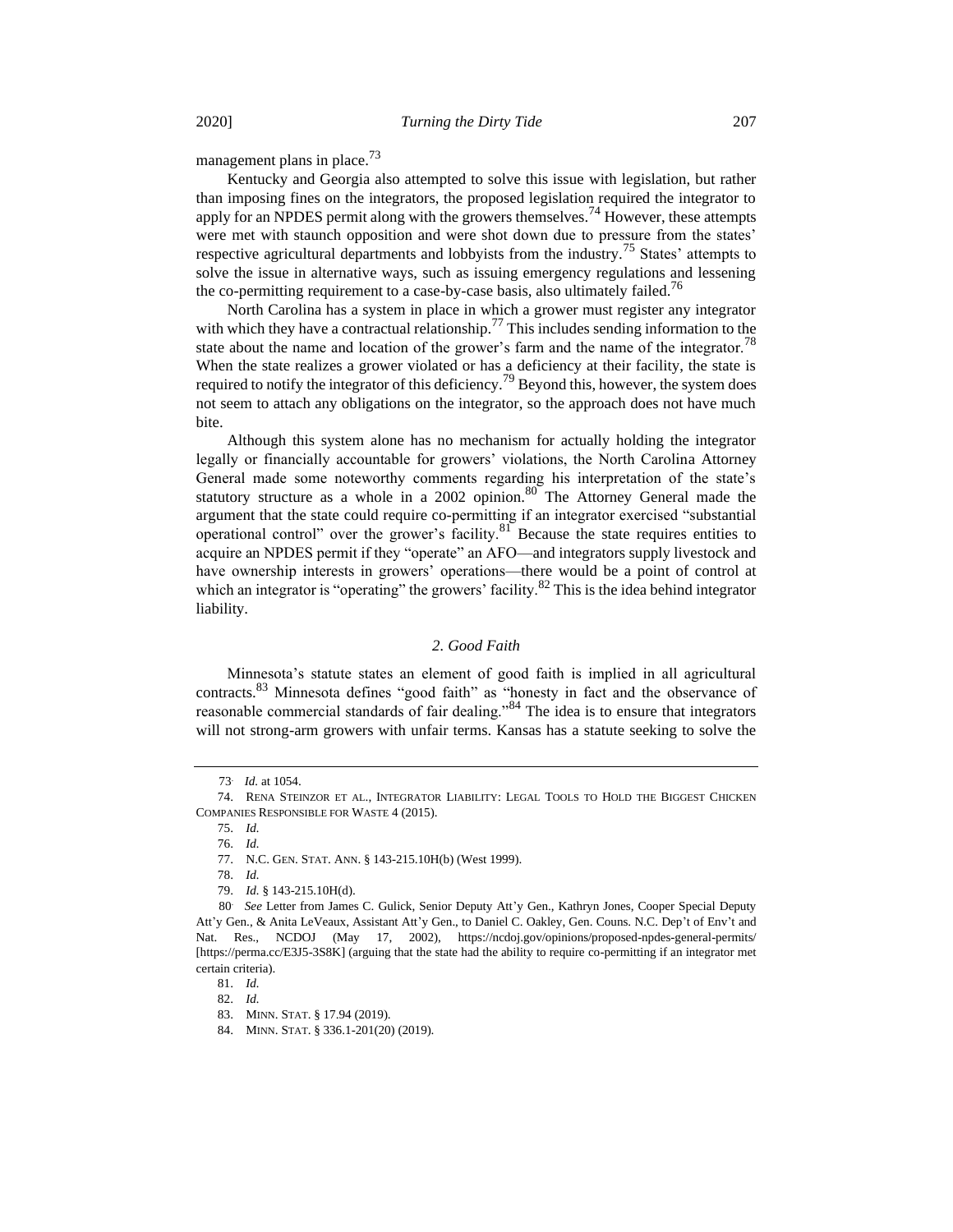issue of integrator liability with a similar good-faith provision.<sup>85</sup> To incentivize the integrators to follow this practice, the penalty for failure to exercise good faith is damages, court costs, and attorney fees.<sup>86</sup>

Although the spirit behind these types of statutes is important for the general practice of good faith and fairness in the meat industry, they appear to be redundant. For instance, Minnesota has already recognized the need for good faith in contracts in the form of Supreme Court opinions and by adoption of the Uniform Commercial Code.<sup>87</sup>

#### *3. Formatting Requirements*

Some states have sought to increase transparency in the contracts to make sure growers know exactly what they are getting into.<sup>88</sup> These requirements include readable font specifications, making sure the contract does not contain excessively complicated vocabulary, and making sure reference documents are attached to the contract.<sup>89</sup> Another method is to require a cover sheet explaining the risks and terms plainly to the grower.<sup>90</sup>

Again, this method is helpful and helps ensure clarity in the contracting process. However, it does not do nearly enough to solve the issue of integrator liability on a large enough scale, especially because these contracts carry requirements, conditions, and implications that cannot possibly be solved by attempting to explain the provisions in a single sheet of paper or making sure the even more complicated references are attached. When it comes down to transparency, the best (and only) way to make sure growers know what they are getting into is by hiring a lawyer—a luxury that many growers may not be able to afford.

## *B. Caselaw Mentioning "Substantial Operational Control"*

To predict how the FFA will be applied, it is useful to look at how courts have interpreted similar language in other contexts. The courts have not used the phrase "substantial operational control," which is the central test of the FFA, in a very helpful manner. In the few cases which use the specific wording, the court is typically using the term to assess whether an individual can be held personally liable for the actions of a company.<sup>91</sup> In other cases, the court has used the phrase to assess whether one company is an "alter ego" of another company, which would distribute liability for certain actions to both companies.<sup>92</sup> In an even less helpful case, the court used the phrase to explain

<sup>85.</sup> KAN. STAT. ANN. § 16-1501 (2019).

<sup>86.</sup> MINN. STAT. § 17.94 (2019).

<sup>87.</sup> MINN. STAT. § 336.1-304 (2019); *See In re* Hennepin Cnty. 1986 Recycling Bond Litig., 540 N.W.2d 494, 502 (Minn. 1995) (detailing the implied covenant of good faith and fair dealing under Minnesota law and supporting cases).

<sup>88.</sup> *See, e.g.*, 505 ILL. COMP. STAT. 17/20 (2019) (stating specifics of Illinois agriculture contracts).

<sup>90.</sup> MINN. STAT. § 17.91 (2019).

<sup>91.</sup> *See, e.g.*, Morgan v. Rig Power, Inc., No. 7:15-CV-073-DAE, 2017 WL 11017230, at \*8-9 (W.D. Tex. Sept. 1, 2017) (holding position as president and operational control makes him individually liable); Orozco v. Plackis, No. A–11–CV–703 LY, 2012 WL 2577522, at \*5 (W.D. Tex. July 3, 2012) (debating whether defendant "exercised substantial operational control over the administration of the enterprise"); Aguado v. Lara's Trucks, Inc., No. 1:11-CV-04279-MHS, 2012 WL 13135371, at \*1 (N.D. Ga. June 18, 2012) (arguing the defendant is liable due to his substantial operational control).

<sup>92.</sup> Satcorp Int'l Grp. v. China Nat'l Imp. & Exp. Corp., 917 F. Supp. 271, 279 (S.D.N.Y. 1996).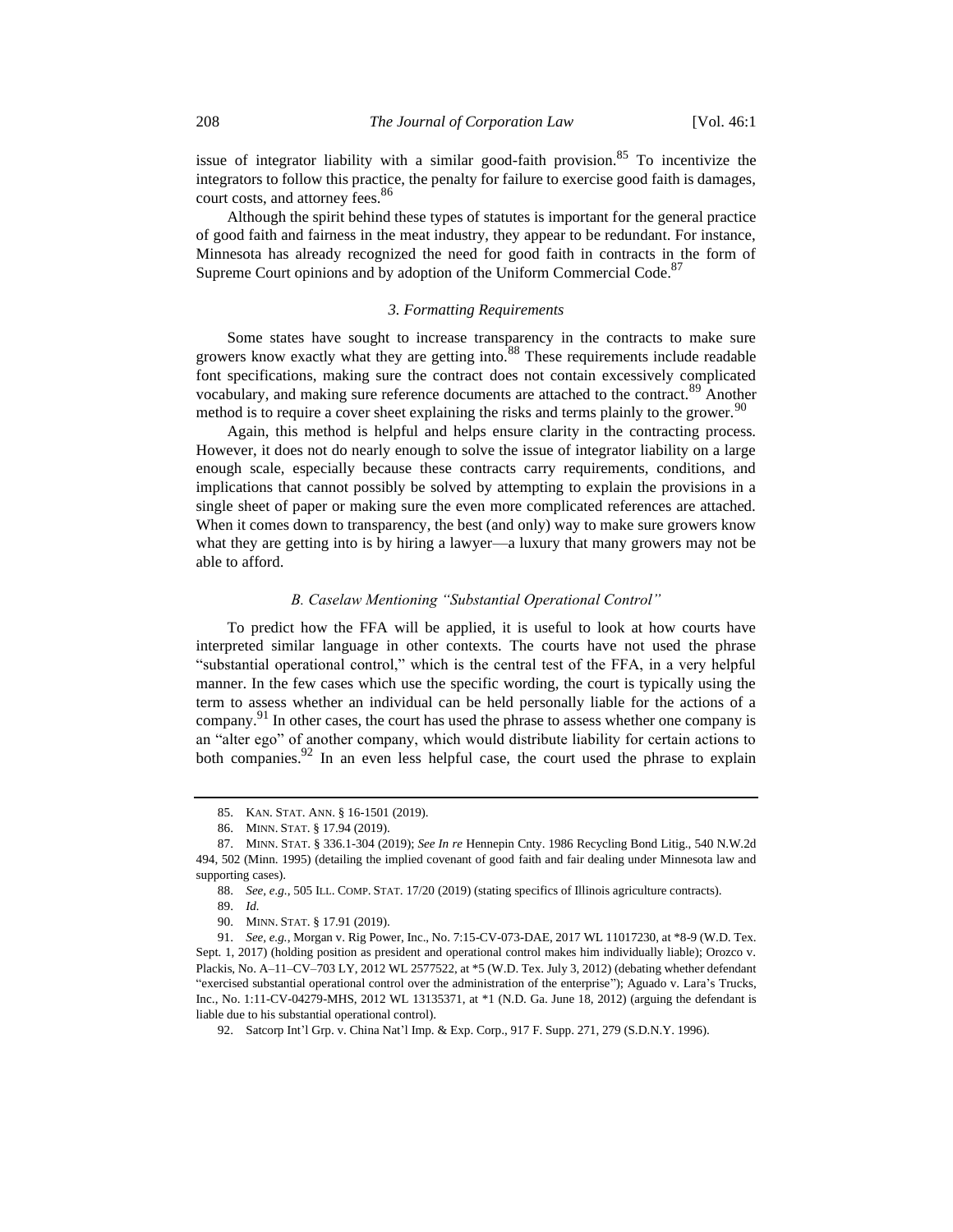someone's handling and operation of an ocean vessel.<sup>93</sup>

The specific phrase was used in a somewhat relevant manner in a dissenting opinion of a single Sixth Circuit case in 2016.<sup>94</sup> In this dissent, the court mentioned a few factors, specific to the case at hand, that helped establish "substantial operational control."<sup>95</sup> These factors included the exclusivity of the products involved in the agreement, the extensive use of the controlled corporation's resources, and the inability of the controlled company to manage its own assets.<sup>96</sup>

Overall, current case law does not show courts making any relevant use of the phrase. Although the dissenting opinion of a single circuit court sheds some light on what the phrase could mean,  $97$  the court fails to present any test that would be useful for evaluating the term in a different fact-pattern. In addition, phrases and terms in different statutes can have entirely different meanings and definitions, so it would be unwise to assume any previous interpretation of the phrase could be a "one size fits all" approach to the language.

#### *C. The Language of the FFA Is Too Broad*

The FFA seeks to solve the issue of integrator liability by amending the CWA to extend NPDES permit obligations to integrators exercising "substantial operational control" over growers' operations.<sup>98</sup> The FFA defines "substantial operational control" in an extremely broad manner.<sup>99</sup> Instead of suggesting a test allowing a court to consider many different variables and weigh various circumstances, the definition creates three separate cases, leaving no room for a reasonable consideration of the facts.

The first situation is when an integrator has "an ownership interest in the livestock, land, or other capital" of the grower's operation.<sup>100</sup> Under this language, an integrator buying a single hog for a grower would apparently have an ownership interest in the whole operation and would be liable for any environmental damage resulting from an NPDES permit violation.

The second way an integrator can be defined as exercising "substantial operational control" is when the integrator exercises "any control over the activities, operation . . . or management" of the AFO.<sup>101</sup> Again, this creates an absurd situation in which the NPDES program would consider an integrator a co-permittee if the integrator merely required AFO workers to wash their hands at the beginning of the work day. This language also creates a problematic and circular definition in which an integrator exercises substantial operational control of an AFO if it exercises any control over the AFO's operations.

The third way creates a relatively reasonable alternative to the issue, in which an integrator could have substantial operational control by "any other criteria that the

<sup>93.</sup> Cintorino v. Ocean Ships, Inc., No. 99-00277HGFIY,

<sup>2000</sup> WL 33179300, at \*3 (D. Haw. July 12, 2000).

<sup>94.</sup> Med. Ctr. Elizabeth Place, LLC v. Atrium Health Sys., 817 F.3d 934, 950–51 (6th Cir. 2016) (Griffin, J., dissenting).

<sup>95.</sup> *Id.*

<sup>96.</sup> *Id.*

<sup>97.</sup> *See generally Med. Ctr. at Elizabeth Place*, 817 F.3d. (explaining how substantial operational control can be ascertained from a few different factors).

<sup>98.</sup> *See* Farmer Fairness Act, H.R. 3844, 116th Cong. (2019).

<sup>99.</sup> *Id.*

<sup>100.</sup> *Id.*

<sup>101.</sup> *Id.*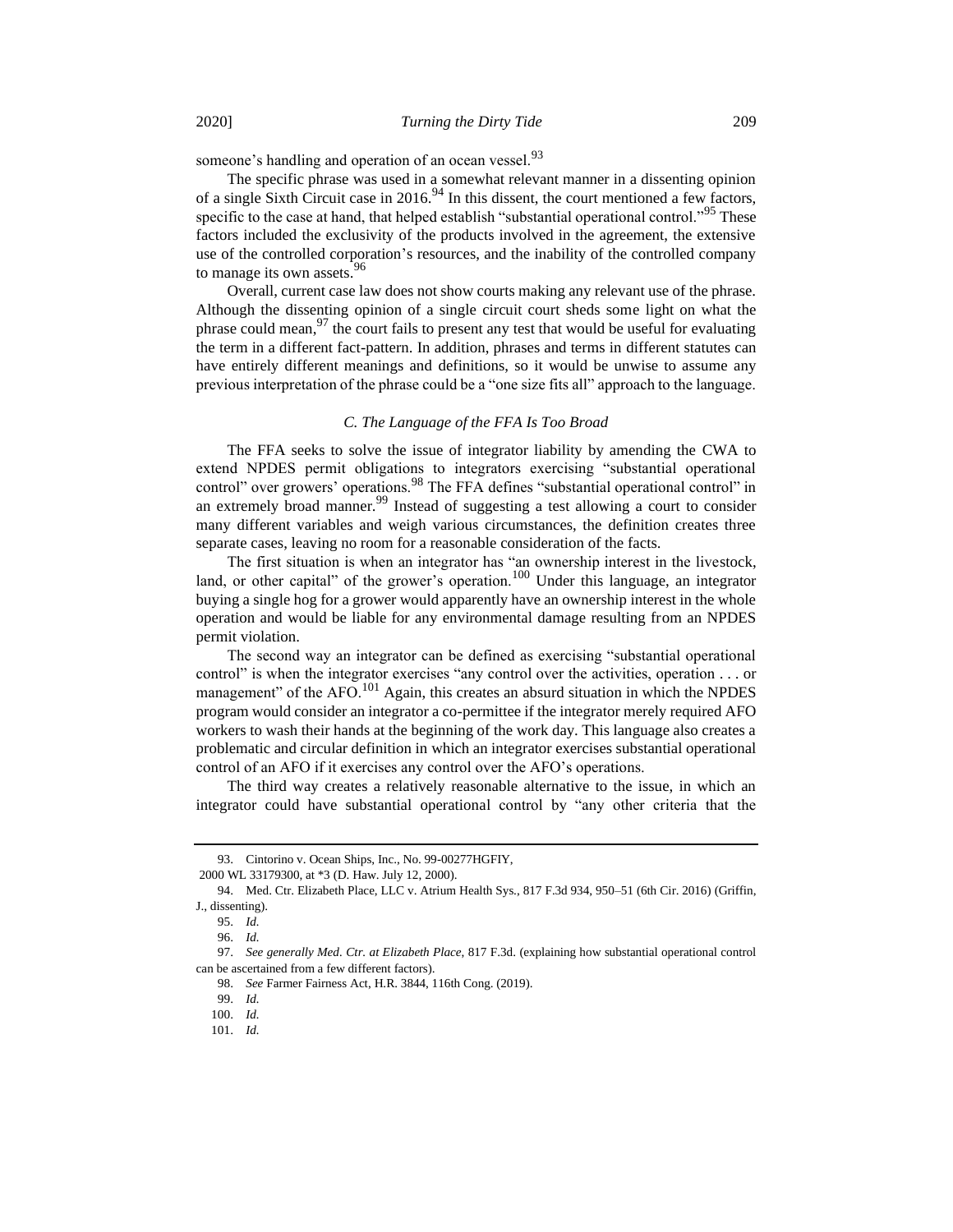Administrator [of the EPA] determines appropriate."<sup>102</sup> Although this clause creates the opportunity for some sort of weighing and discretion, as opposed to the rigid and overinclusive language of the previous options, the delegation to the Administrator still provides no helpful tools for analysis and would likely be challenged as unconstitutional for providing broad discretion to EPA with no stated boundaries. The Administrator would have no more guidance for making the decision than it had before, and the courts would have no means to determine whether the agency would be abusing its discretion in violation of the Administrative Procedure Act.<sup>103</sup>

The result of this language and the definition of "substantial operational control" within the FFA creates a situation where environmental enforcement will be dealt with in an overinclusive manner. The broad language of the FFA will create an unreasonable extension of liability to integrators in nearly all grower/integrator contracts. In some cases, growers receiving only minimal help from integrators—and are not being dominated by the integrator in an unreasonable contract—will still have to deal with a statute placing shared responsibility on both the grower and the integrator.

This, in turn, will disincentivize integrators from contracting with individual growers at all. In a worst-case scenario for growers, the integrators will instead choose to fully vertically integrate their operations all the way to the bottom, taking opportunities away from individual growers across the country. If integrators are going to be liable for environmental damage in situations in which they really do not have much control, it is reasonable to believe that integrators would choose to completely manage every aspect of their production instead of hiring some aspects out—effectively putting an end to family farms.

# *D. Using a Balancing Test to Solve the Issue*

Recall the opinion set forth by North Carolina's Attorney General's office in 2002 regarding the state's co-permitting requirements.<sup>104</sup> The Attorney General made the argument that the state had the ability to require co-permitting if an integrator exercised "substantial operational control" over the grower's facility.<sup>105</sup> Although not outlined in the statute or interpreted this way by the courts, the opinion presented a useful method of determining "substantial operational control" relevant to the FFA.<sup>106</sup>

It is important to first point out the differences between the situation contemplated in the opinion and the FFA. The opinion interpreted a proposed regulation from a federal agency concerning North Carolina's statutes.<sup>107</sup> The FFA is a proposed statute from Congress and would be afforded much more weight. As opposed to regulations—which are created by agencies in light of power granted by a statute—a statute outlining a test for integrator liability would remove doubt that an agency is interpreting a statute incorrectly. Essentially, the FFA would achieve far more credibility than the situation contemplated in

<sup>102.</sup> *Id.* 

<sup>103.</sup> Dep't of Com. v. New York, 139 S. Ct. 2551, 2568 (2019).

<sup>104.</sup> *Supra* Section III.A.2; Gulick, *supra* not[e 80.](#page-8-0)

<sup>105.</sup> Gulick, *supra* note [80.](#page-8-0)

<sup>106.</sup> *Id.*

<sup>107.</sup> *Id.*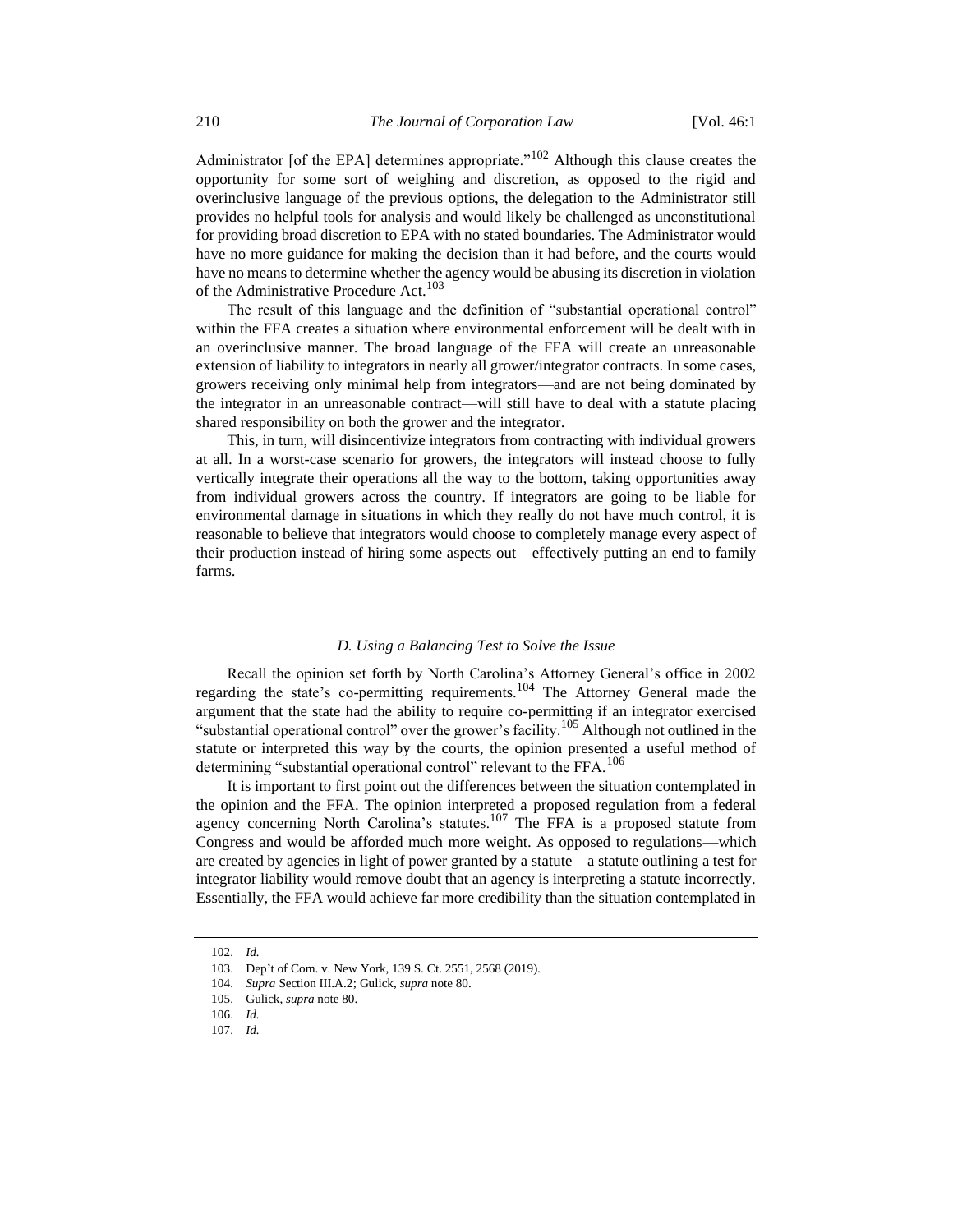the Attorney General's opinion.

The opinion sets forth several factors an agency should consider when determining whether an integrator is exercising "substantial operational control."<sup>108</sup> These factors include "owning the animals, providing or mandating specific food for the animals and providing for the animals' medical treatment."<sup>109</sup>

## *1. Advantages of the Balancing Test*

The advantage of this test, as opposed to the FFA's blanket definition, is clear: Only integrators truly responsible for a significant part of growers' operations will be required to co-permit in the case of a discharge. The hypothetical situation in which a grower is only receiving minimal help from an integrator and will be unduly burdened by the blanket definition would be resolved because an agency would consider the situation on a case-bycase basis and use its reasoned judgment to assess the specific relationship. In short, integrators would be held accountable for environmental damage when they should be held accountable, and reasonable relationships between integrators and growers would be left alone.

## *2. Issues with the Balancing Test*

While the balancing test set forth by the North Carolina Attorney General appears to be a useful way to evaluate these integrator/grower relationships, there are a few downsides. The first is that taking each contract on a case-by-case basis may be incredibly burdensome for the agency enforcing the standard. If an agency has to consider each and every contract and farm to decide what level of control is being exercised by an integrator, an agency may be overcome with the task and may not be able to expend the time and resources to get the job done.

Another issue with case-by-case evaluations is uncertainty. With the potential risk of a discharge under this system, both the integrator and grower are unsure of the allocation of responsibilities, or how the agency would decide their specific case. A good way to remedy this concern is for integrators to assume they will be considered co-permittees until an agency can agree that they are not exercising "substantial operational control." However, because an integrator could potentially still be forced into assuming responsibility for the time it would take for an agency to consider each situation, this approach would still harm the integrator/grower relationships that do not actually require correction.

Another concern with granting so much discretion to an agency to determine integrator liability on a case-by-case basis is the danger of powerful influence from the meat industry. This is a bleak view of agency execution, but the possibility of lobbyists influencing the governor—or some power higher than the agency—and restricting the agency's ability to implement the balancing test in a totally unbiased manner still looms in the background.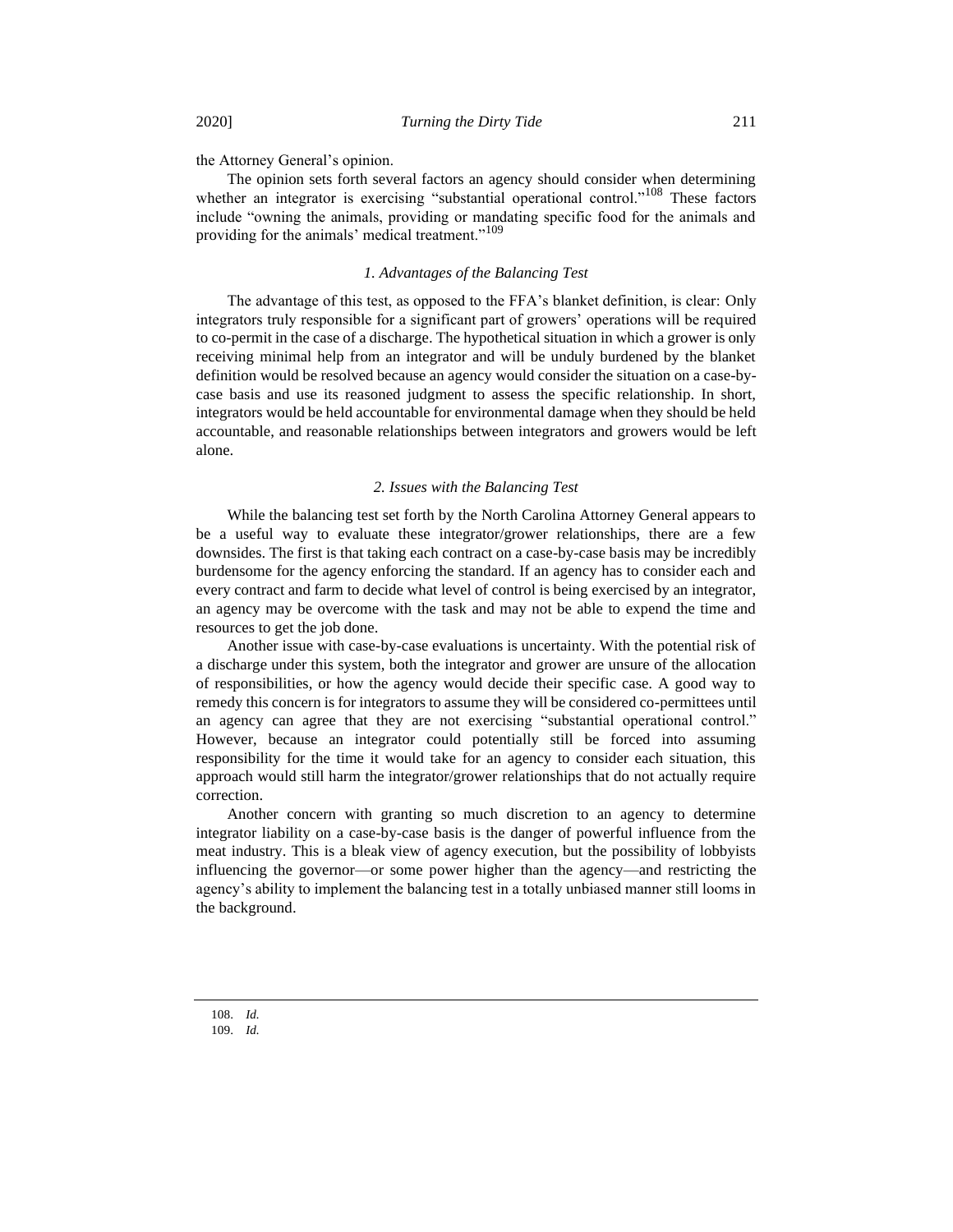## IV. RECOMMENDATION

Large companies dominating the meat production industry are avoiding the true cost of doing business at the expense of the owners of many smaller farming practices. Something needs to be done to establish integrator liability for environmental harm when a discharge occurs, but what states have been doing at the front end of the establishment of these production contracts—redundant "good faith" requirements and transparency specifications<sup>110</sup>—is simply not effective enough to solve the issue properly. The best course of action would be the passage of a standalone bill addressing the issue, but if this is infeasible, the FFA should be amended to include narrower language.

The spirit behind the FFA emphatically seeks to solve the issue and ensure integrators will be held responsible for environmental damage.<sup>111</sup> However, the language may be overzealous with its overinclusive language defining "substantial operational control."<sup>112</sup> Integrators will be deterred from contracting with medium-to-large-sized growers if it seems they will be held liable for something they truly have little to no control over. Therefore, its effects may go so far as to harm some growers exercising enough control over their operations to justify bearing environmental liability.

The FFA should be altered to bring its goals into effect without risking the sacrifice of the aforementioned growers. The definition of "substantial operational control" needs to be changed to include only the relationships requiring integrators to bear liability. These relationships should be considered on a case-by-case basis, but the reality is the agencies and employees enforcing the statute would be overwhelmed by the task of combing through each of these. So, while it may be tempting to establish a balancing test with indicia of control by the integrator, leaving the definition too open-ended and discretionary may be too much of a burden on the industry and the bureaucracy.

In Section IV.B, this Note recommends changing the FFA's definition of "substantial operational control" to be less inclusive, which will extend liability only to the contractual relationships requiring it. This will prevent some of these relationships from being damaged by an unreasonable extension of liability to the integrator. Section IV.C will then acknowledge several remaining issues with this approach and consider possible solutions. Finally, section IV.D will address another approach that may be more straightforward and effective: a standalone bill.

## *A. CERCLA and Its Similarities to Integrator Liability*

There is an existing statute confronting a similar issue which contains language that solves the issue appropriately.<sup>113</sup> The Comprehensive Environmental Response, Compensation, and Liability Act (CERCLA) outlines liability in the case of hazardous substances.<sup>114</sup> The statute deals with the specific issue of environmental liability when an environmental violation occurs during the handling of hazardous substances.<sup>115</sup>

<sup>110.</sup> *See supra* Section III.A.1 (discussing the authority of the EPA under the Clean Water Act).

<sup>111.</sup> *See generally* Farmer Fairness Act, H.R. 3844, 116th Cong. § 2(t)(1) (2019) (discussing concentrated animal feeding operation discharges).

<sup>112.</sup> *Id.* 

<sup>113.</sup> *See generally* Comprehensive Environmental Response, Compensation, and Liability Act, 42 U.S.C. §§ 9601–9675 (2018).

<sup>114.</sup> *Id.*

<sup>115.</sup> *Id.*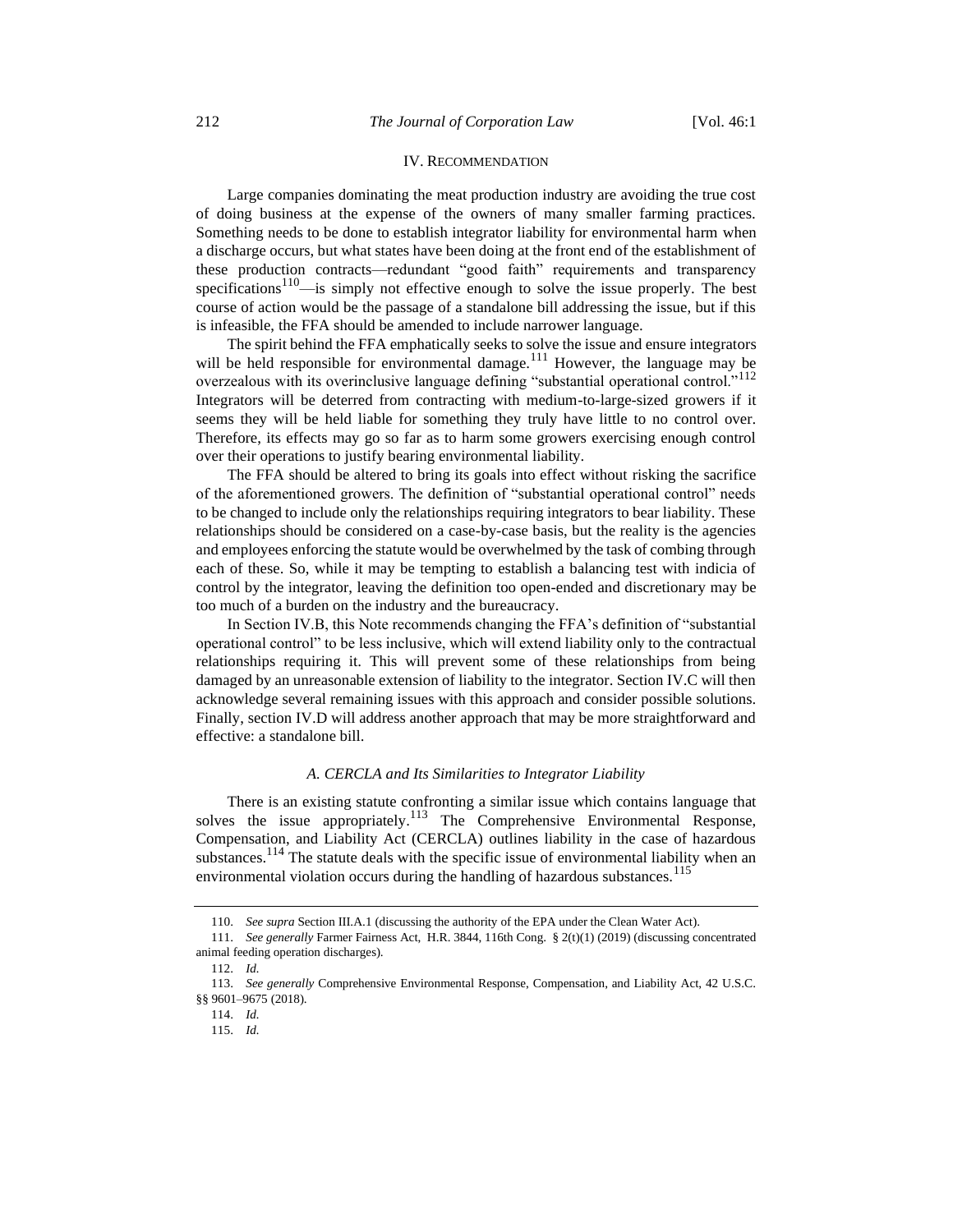Similar to integrator liability, CERCLA outlines the circumstances in which a company with a security interest in a facility reaches the point of liability for environmental damage and cleanup.<sup>116</sup> If a facility defaults on payments, a bank may choose to work out an agreement in which the bank takes a certain amount of control of the facility's assets to improve profitability.

It is easy to see the similarities between this situation and a situation in which an integrator exercises a certain amount of control over the management of a grower's AFO. Both are concerned with a company potentially, but not certainly, exercising considerable control over another company in a contractual agreement. But at what point, if at all, should that control amount to liability for the consequences of hazardous substance violations? Section 101 of CERCLA<sup>117</sup> answers this question in a way that can be transferred to solve integrator liability.

CERCLA places liability on a company with a security interest (usually the bank) in another company's waste disposal activities in three situations: (1) when the company exercises decision-making control over the environmental compliance of the waste to the point of taking responsibility for the waste, (2) when the company exercises control comparable to a manager by controlling day-to-day activities of the facility, and (3) exercises control comparable to a manager over all operational functions of the facility other than those related to environmental compliance.<sup>118</sup> Without exercising management control over the facility in any of these ways, the company with a security interest in the other company is not considered an owner or operator and is not liable for environmental violations.<sup>119</sup>

## *B. Amendment to the FFA*

CERCLA, which deals with an issue very similar to waste management for AFOs, provides a reasonable and inclusive definition of ownership and control of waste that—if adapted to the FFA—would establish a fair, statutory solution to the issue of integrator liability on a national scale. The FFA's definition of the term "substantial operational control" needs to be defined in the same terms used in CERCLA for lenders that "participate in management." The new language would read:

(2) SUBSTANTIAL OPERATIONAL CONTROL.—For purposes of this subsection, a person exercises substantial operational control over a concentrated animal feeding operation if the person—

(A) has an ownership interest in the livestock, land, or other capital of the animal feeding operation at a percentage which the Administrator shall determine;

(B) exercises decision-making control over the environmental compliance related to the concentrated animal feeding operation, such that the person has undertaken responsibility for the waste management practices related to the operation; or

<sup>116.</sup> *Id.* §§ 9601(20)(G)(ii), 9607(a).

<sup>117.</sup> *Id.* § 9601.

<sup>118.</sup> 42 U.S.C. §§ 9601(20)(G)(ii), 9607(a).

<sup>119.</sup> § 9601(20)(F).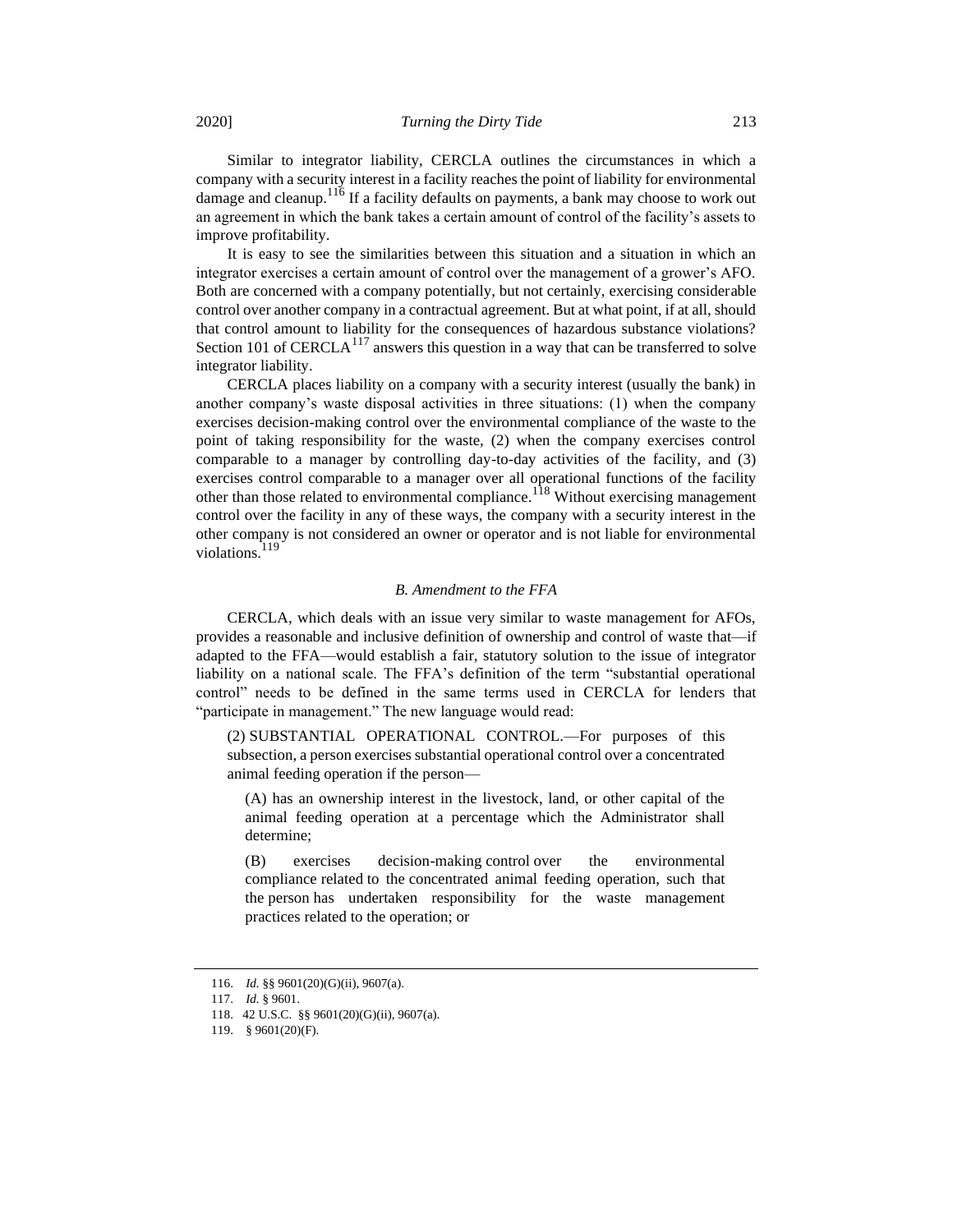(C) exercises control at a level comparable to that of a manager of the concentrated animal feeding operation, such that the person has assumed or manifested responsibility—

(i) for the overall management of the operation encompassing day-today decision-making with respect to environmental compliance; or

(ii) over all or substantially all of the operational functions (as distinguished from financial or administrative functions) of the operation other than the function of environmental compliance.<sup>120</sup>

This language resolves many of the issues considered in this Note. Instead of using a balancing test with various indicia of control and an enormous amount of discretion,<sup>121</sup> the definition only includes relationships in which the company with a security interest is acting in a managerial function and controls nearly all aspects of the operation. This more defined approach, as opposed to a total balancing test, makes it easier for companies to know what to expect from the change because the parties will be given actual criteria to assess and decide whether they fit within. Therefore, from the standpoint of expectations, an approach with defined criteria should not damage the existing contractual relationships.

Contrasting the original language of the FFA defining "substantial operational control," this new language should not be so harsh as to discourage integrators from contracting with growers that operate more independently. If integrators are not really operating to the extent a manager—or someone bearing responsibility—would, they will not have to co-permit for NPDES permits and will not be taking on liability in circumstances that do not warrant it.

At the same time, this language preserves the intent of the bill, which is to remedy relationships in which the integrator is escaping liability when it is really, in effect, operating the whole  $AFO$ <sup>122</sup> Integrators operating in a managerial function, without actually owning the AFO, will be required to co-permit and will be liable for the operation's environmental harm.

## *C. Remaining Problems*

There is, of course, the issue with the boundaries of this new statutory language. Although not as open-ended as the balancing test set forward by the North Carolina Attorney General,<sup>123</sup> this new language is not as defined as the original language. When has a company "manifested responsibility" for day-to-day management or waste management of the operation? What counts as "substantially all" of the operational functions? At some point, statutory definitions will devolve into a never-ending ladder downward if the meanings are not cut off at some point. The boundaries of these terms will be determined by administrative rule or, if need be, by the courts, but the new language is at least more defined than a balancing test.

<sup>120.</sup> Using language from 42 U.S.C. § 9601(20)(G)(ii) & Farmer Fairness Act, H.R. 3844, 116<sup>th</sup> Cong. (2019) as a template.

<sup>121.</sup> *See supra* Section III.D.2.

<sup>122.</sup> *See* Farmer Fairness Act, H.R. 3844, 116th Cong. (2019).

<sup>123.</sup> *See* Gulick, *supra* not[e 80.](#page-8-0)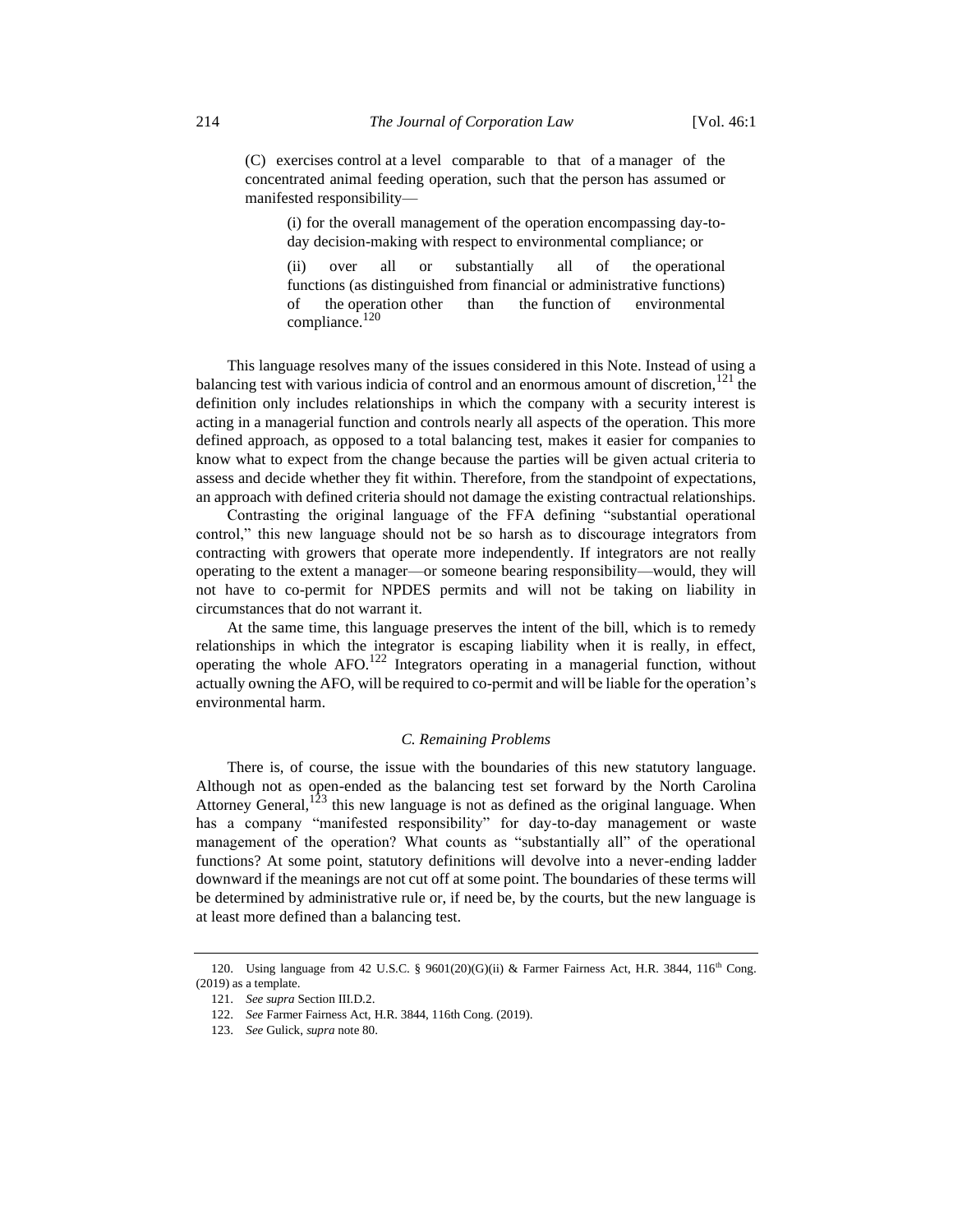The problem remains that there is at least some discretion in this bill that an administrative agency will be burdened with. The original language was so inclusive and clear-cut that an agency would have little trouble deciding when an integrator would have to co-permit. The new language outlining when co-permitting should occur is less inclusive and lessens the scope of potential contracts that would meet the criteria, making it more difficult to evaluate each situation. Thus, with less inclusive language, agencies may have to do more work to decide which integrators should be liable.

Implementation of environmental statutes is almost always complicated, though, and an agency will have several enforcement options. Agencies could require integrators to submit reports of AFOs over which they are exercising managerial control. They could do a case-by-case consideration immediately—which would be burdensome—but would at least be more straightforward than a balancing test.

In the alternative, they could evaluate violations *as they come* on a case-by-case basis and evaluate contractual relationships when a problem arises—as opposed to all at once. This approach seems relatively attractive because it would lessen the burden of evaluating each case by spreading it out over time. In addition, if an AFO never commits a violation, the agency would never have to take on the task of deciding whether it fits within the framework.

Another way to lighten the administrative burden would be to place the responsibility on the growers and the integrators to jointly apply for a permit the next time they are required to renew their NPDES permits. NPDES permits are supposed to be renewed after a certain amount of time; the CWA sets the maximum length at five years.<sup>124</sup> When the time comes to re-apply, the agency would have the opportunity to consider the contractual relationship. The agency would then be able to apply the "managerial control" test on a rolling basis, and it would give growers and integrators a reasonable amount of time to bring their contracts and working relationships into alignment with the provisions of the FFA.

In any case, the benefits considered above outweigh any issues stemming from implementation. Boundaries of "managerial control" will become more clearly defined over time, whether it be from agency rules or from the courts. Agencies will adapt and incorporate the new procedure for co-permitting as they deem appropriate and in their best judgment.

## *D. A Lingering Question*

This Note considers ways in which integrators can be held liable for environmental damage from AFOs through the NPDES permit program. Given that the NPDES program already creates a pathway to solve a considerable part of the problem, legislators are familiar with using it to impose liability. At the end of the day, the goal is to make sure water quality is protected as much as possible, and the CWA squarely confronts this question.

However, it may be worth mentioning that the most efficient and reasonable alternative is an explicit, stand-alone bill to lay the issue to rest once and for all. Instead of jumping through hoops to make this idea of integrator liability fit within the structure we already have, why not enact legislation to clearly fix what needs fixing?

<sup>124.</sup> 33 U.S.C.A. § 1342 (b)(1)(B).